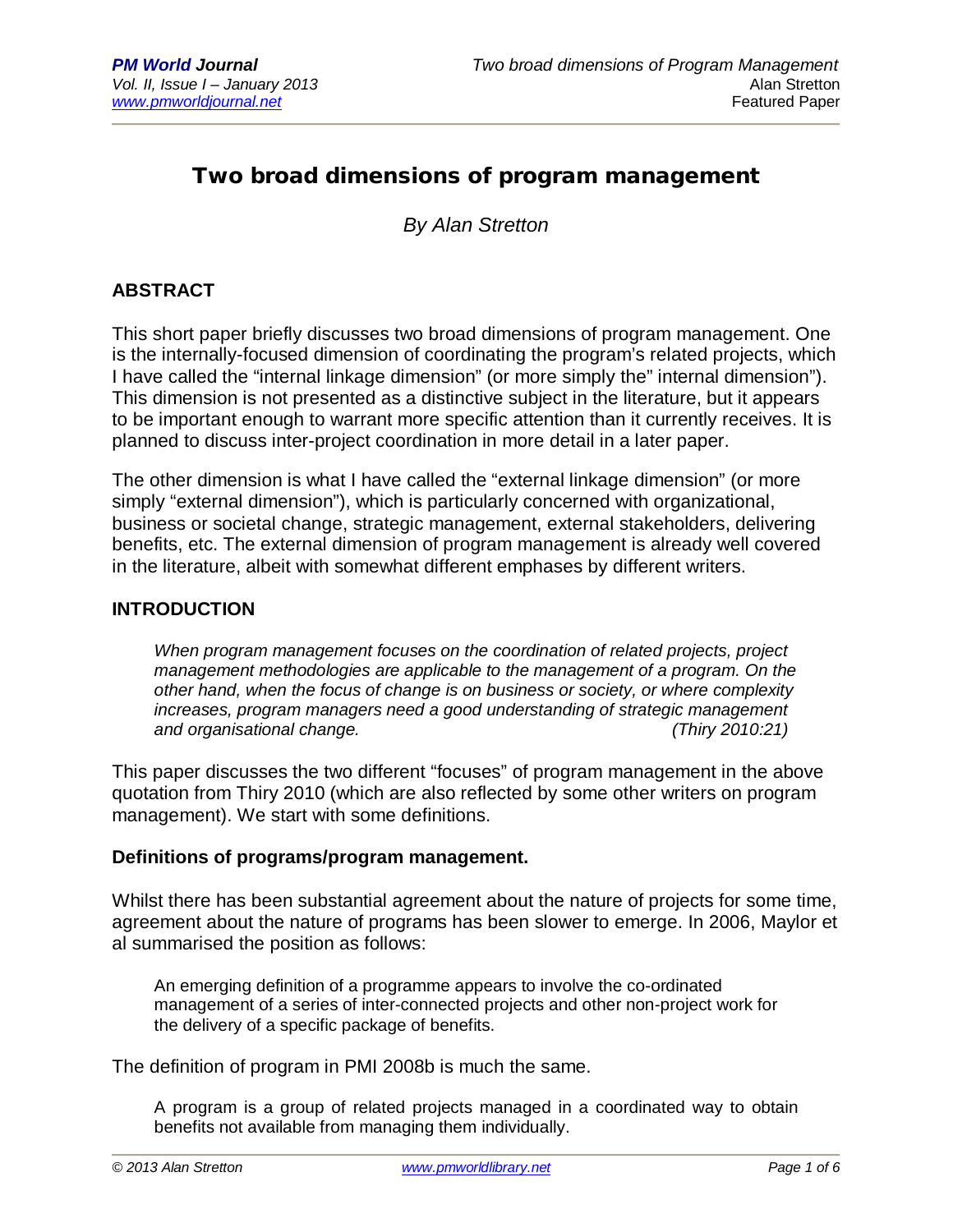Thiry 2010:14-16 discusses some of the mainstream definitions of programs/ program management, and suggests the following definition:

A program is a collection of change actions (projects and operational activities) purposely grouped together to realise […] benefits ….

The lead quote *(in italics above)* might suggest that program management has an option of focusing either on the coordination of related projects, (which I will call the "internal dimension"), or on change outcomes in business or society (the "external dimension"). Of course the reality is that that program management is strongly concerned with managing both the internal and external dimensions.

With regard to management of the internal dimension, this is primarily concerned with 'inter-project coordination' (Artto et al 2009) amongst the program's related projects. This is a dimension which is unique to programs, but which does not appear to have been addressed as a separate issue in the literature. Surely it should be.

With regard to the external dimension, all the definitions above include the delivery of benefits, whilst the lead quotation mentions change is on business or society, strategic management and organisational change. A program's external dimension is a much wider canvas, which has been described in various ways. One example follows.

#### **Internal and external linkage dimensions**

The following linkage model by Strange 1998a examples both internal linkages with component projects, and external linkages to a variety of stakeholders and other interfaces that the program must accommodate/manage.



*Figure 1: Strange 1998, Figure 3 – information flows within a programme management meta model environment*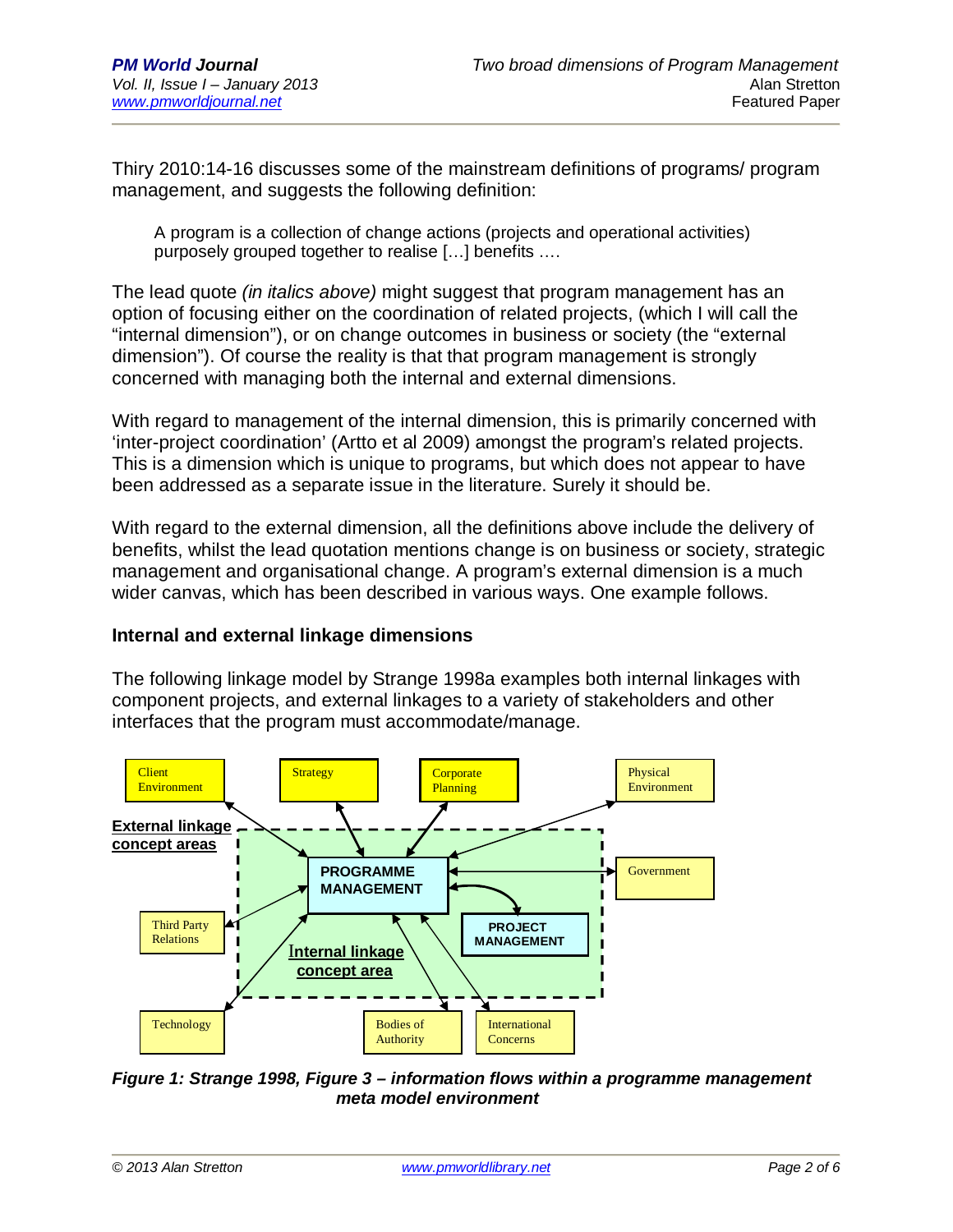Instead of using Strange's descriptors "concept areas", I have used the terminology "dimensions", and discuss both the "internal (linkage) dimension" and the "external (linkage) dimension".

## **THE INTERNAL LINKAGE DIMENSION**

*When program management focuses on the coordination of related projects, project management methodologies are applicable to the management of a program. On the other hand, when the focus of change is on business or society, or where complexity increases, program managers need a good understanding of strategic management and organisational change. (Thiry 2010:21)*

This section on the internal linkage dimension is primarily concerned with the (underlined) first sentence of this lead quotation. It is a little difficult to interpret what Thiry means by *"focuses"* in this context. As noted earlier, it could be taken to imply that the program manager has a choice about where to focus. In reality, he/she has to focus substantially on both areas indicated in this lead quotation.

With regard to the first part of this first sentence, the coordination of related projects is undoubtedly a unique and integral part of the work of program management, as already discussed. However, I disagree with the second part of the first sentence, which says that project management methodologies are applicable to this aspect of the management of a program. The basis of my disagreement is as follows:

- The management of individual component projects of the program certainly involves project management methodologies. However, this is the domain of the individual project mangers, and not of the program manager. As PMI 2008b:8 says, "Program managers coordinate efforts between projects but do not manage them".
- Coordinating efforts between related projects via their project managers does not appear to me to involve project management methodologies to any substantial degree. My own experience is that it is a significantly different task, requiring a substantially different set of skills. An important difference is that one is working with, and through, substantially autonomous project managers, which in itself can be quite a challenge. This leads to other types of inter-project situations which one simply does not encounter in straight project management.
- I have not seen any data in the program/project literature on this which would confirm or dispute my own experience. This is doubtless because the management work involved in undertaking inter-project coordination has not yet been separately identified in the literature. But, some relevant materials do appear in various parts of this literature, and I plan to try and pull these together in a later paper.

In the meantime, I would welcome reader contributions re inter-project coordination.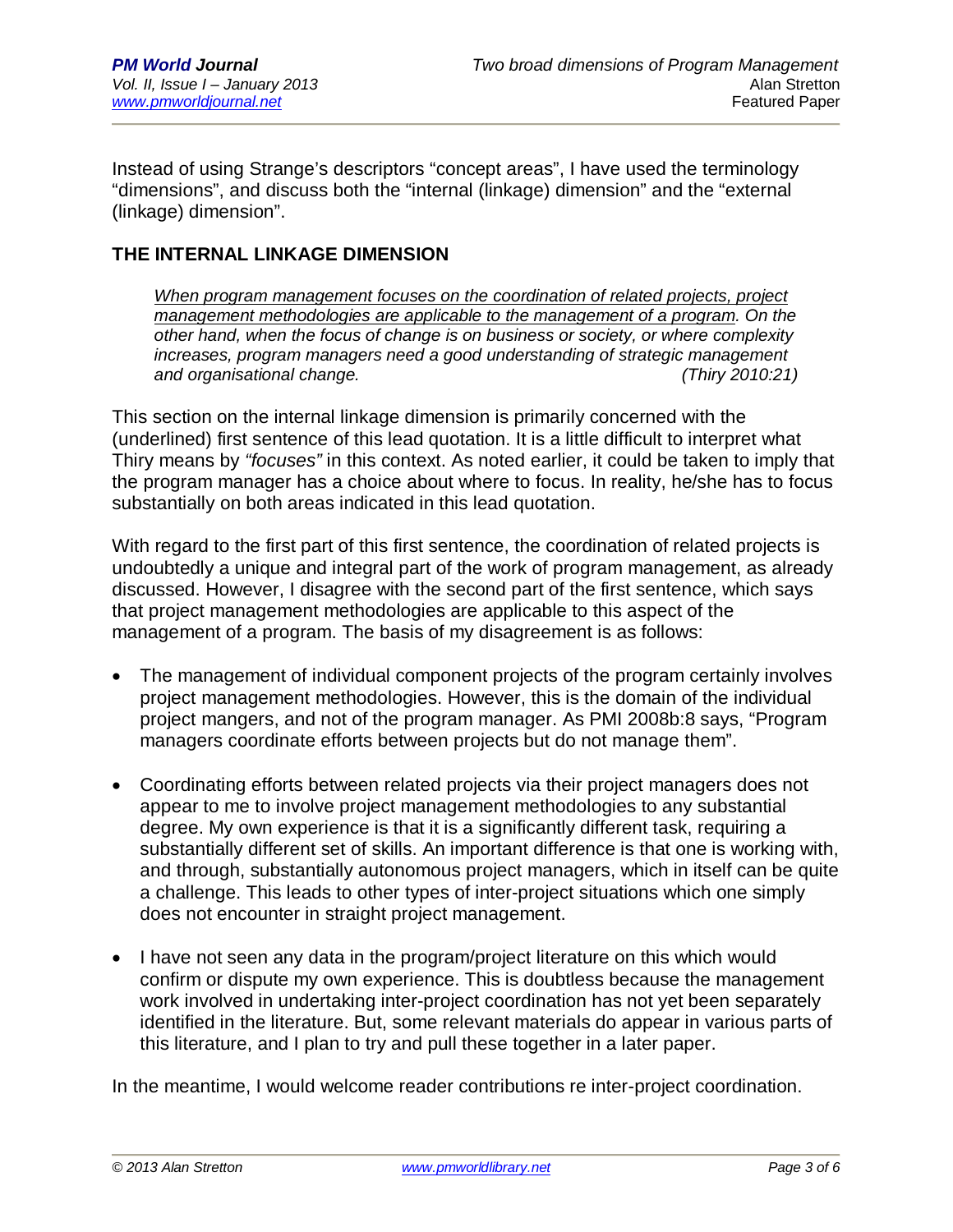## **THE EXTERNAL LINKAGE DIMENSION**

*When program management focuses on the coordination of related projects, project management methodologies are applicable to the management of a program. On the other hand, when the focus of change is on business or society, or where complexity increases, program managers need a good understanding of strategic management and organisational change. (Thiry 2010:21)*

The focus of this section is on the second (underlined) sentence of this quotation. There is abundant material in the literature which associates program management with change initiatives, particularly strategic management, organisational change, and business change on the one hand; and broader societal change on the other.

Referring to Figure 1 above, Strange 1998a shows external linkages to a variety of stakeholders and other interfaces that the program must accommodate/manage. There are substantial materials in the literature on program/project stakeholder management/ engagement, and, in Stretton 2010e, I developed a reasonably detailed checklist for identifying potential program/project stakeholders, with guides to classifying them.

However, external stakeholder management is only one element of managing the external dimension. There are other elements, many of which also intersect with managing internal linkages, and these are discussed at length in the three most widely used standards on program management.

The two standards on program management most widely used in the West are *The Standard for Program Management* (PMI 2008b) and *Managing Successful Programs*  (OGC 2007). A third important standard is Japan's *P2M Project and Program Management for Enterprise Innovation* (PMAJ 2008). Each of these three standards covers both internal and external dimensions in somewhat different ways. However, as already indicated, none of these standards gives as much attention to the coverage of internal dimensions as the importance of the latter warrants.

On the other hand, their combined coverage of external dimensions is very substantial indeed. Further, as Thiry 2010 suggests, each standard covers a slightly different area of the whole range of endeavours that comprise program management, as he illustrated in his Figure 1-3 (which I do not have the drafting skills to reproduce here).

Finally, Thiry 2010 develops his own (again somewhat different) approach in substantial detail in this book *Program Management.*

All told, there is a very wide coverage of external dimensions of program management in the literature.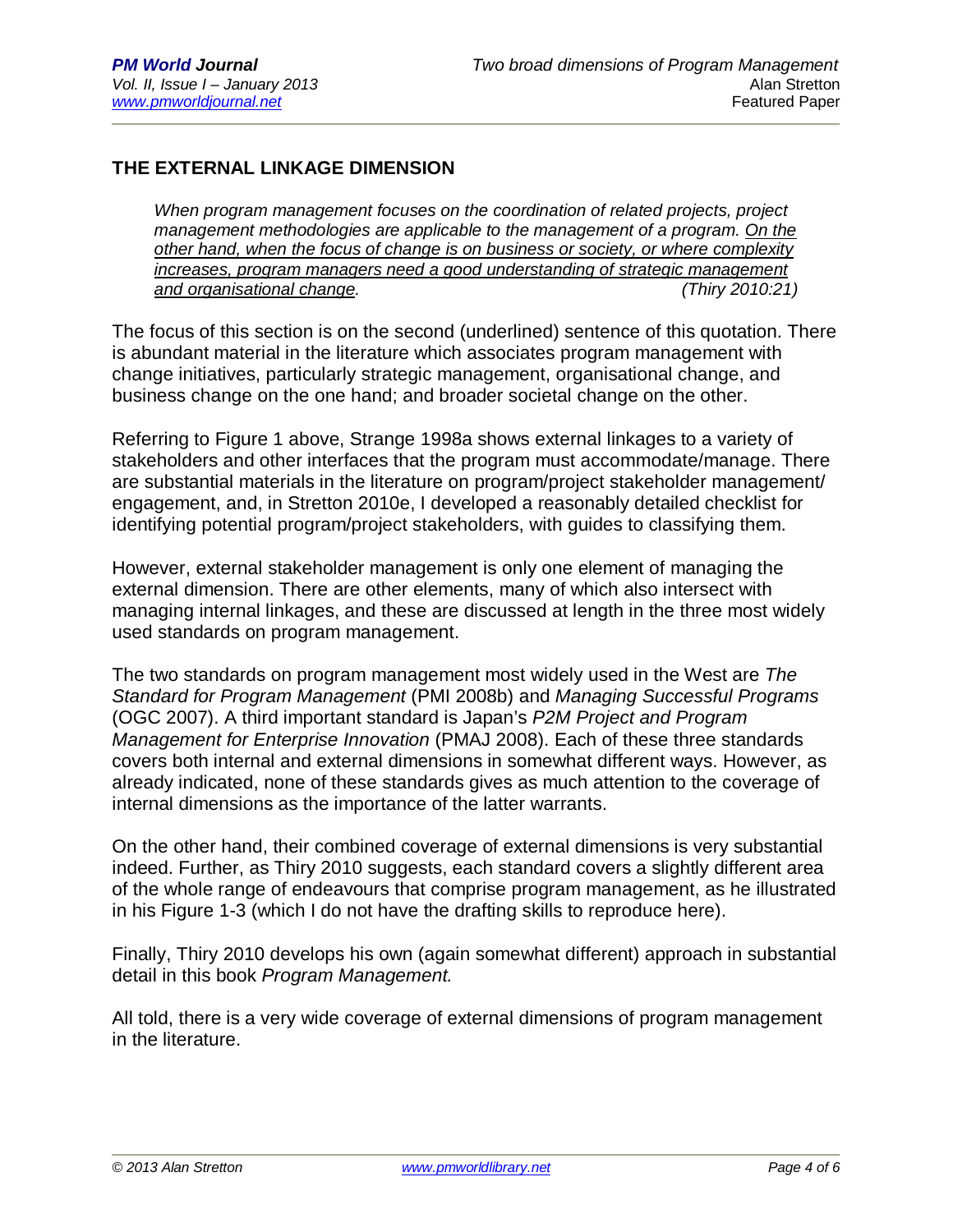# **CONCLUSION**

This paper has introduced two different dimensions of program management. One is an internal linkage dimension, which is primarily concerned with coordinating the program's related projects. This dimension is unique to program management, but is not addressed as a separate issue in the literature. It appears to be important enough to warrant more attention, and it is planned to discuss this in more detail in a later paper.

The other dimension is an external linkage dimension, which is particularly concerned with organizational, business or societal change, strategic management, external stakeholders, delivering benefits, etc. This dimension is already covered in substantial detail in the literature, notably in the three most widely used standards for program management (PMI 2008b, OGC 2007 and PMAJ 2008) and in Thiry 2010.

#### **REFERENCES**

ARTTO Karlos, Miia MARTINSUO, Hans Geog GEMUNDEN & Jarkko MURTOARO 2009."Foundations of program management: A bibliometric view". *International Journal of Project Management,* 27 1-18.

MAYLOR Harvey, Tim BRADY, Terry COOKE-DAVIES, & Damien HODGSON, 2006. "From projectisation to programmification". *International Journal of Project Management,* Vol 24, Issue 8, pp 663-674.

OGC (OFFICE OF GOVERNMENT COMMERCE) 2007. *"Managing Successful Programmes".*  3<sup>rd</sup> Edition, London, The Stationary Office.

PMAJ 2008. *"P2M - Project and Program Management for Enterprise Innovation: Guidebook".*  Tokyo, Japan; Project Management Association of Japan (PMAJ).

PMI (PROJECT MANAGEMENT INSTITUTE) 2008b. *"The Standard for Program*  Management". 2<sup>nd</sup> Edition, Newtown Square, PA: Project Management Institute

STRANGE, Glenn 1998a. "Examination of Linkage Concepts in Programme Management". Retrieved Sept 2005 from http://www.e-programme.com/articles\_site.htm

STRETTON Alan 2010e. "Identifying and classifying program/project stakeholders". *PM World Today*, Vol XII , Issue V, May.

THIRY, Michel 2010. "Program Management". Surrey, England; Gower Publishing Company.